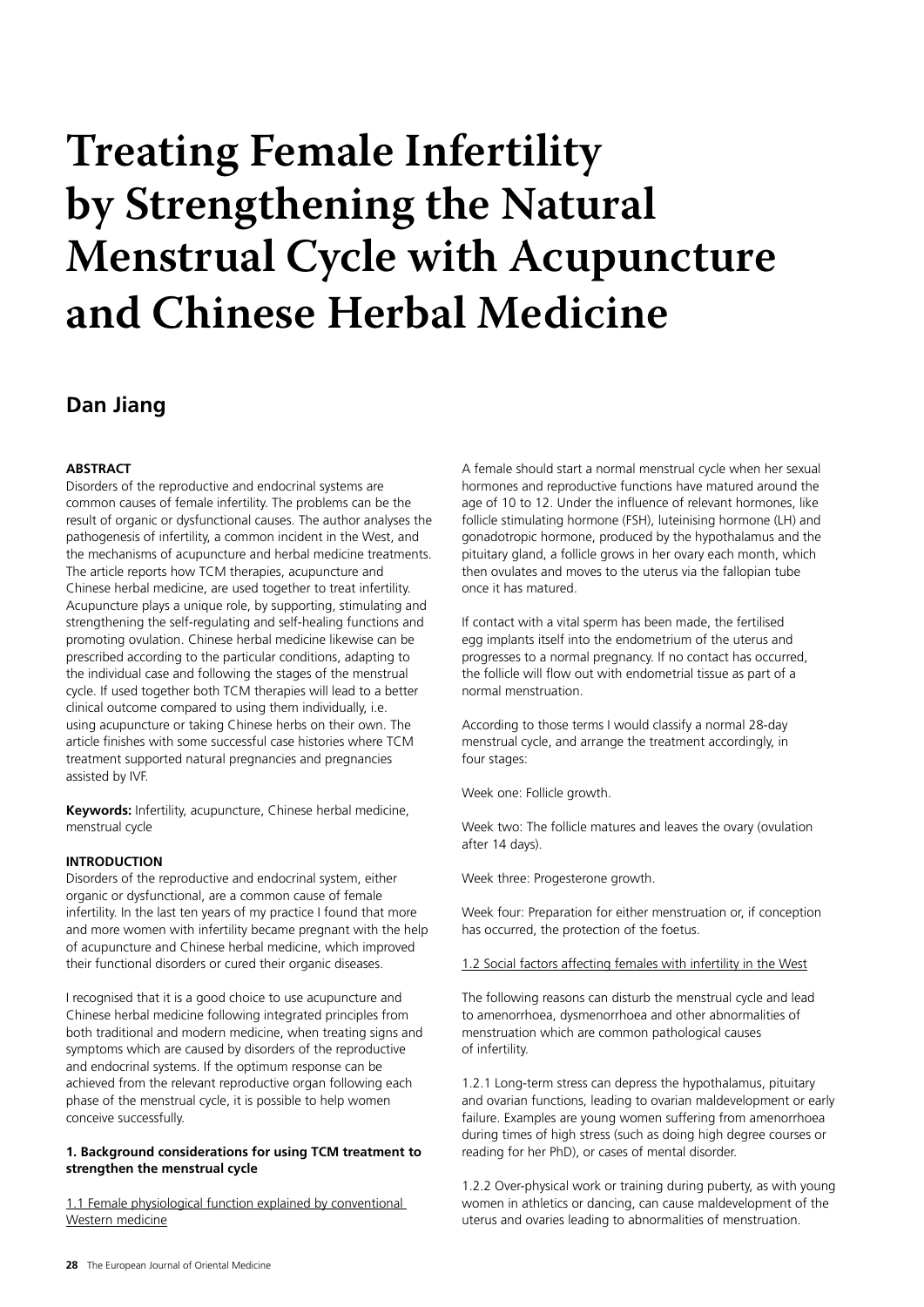Dan Jiang

1.2.3 Excessive use of contraception can lead to an imbalance or decreased activity of oestrogen and progestogen. Some young women in the West take the contraceptive pill for over ten years, or they take it continuously, without allowing necessary menstruation in between.

1.2.4 Late marriage, or trying to conceive at an advanced age (over 35 years).

1.2.5 The use of drugs or toxicity in general.

However, almost 50 per cent of infertility is unexplained where the condition is at an early stage or pre-clinical. There may be a functional disorder without signs of organic disease which cannot be detected by the diagnostic means of conventional Western medicine.

Here treatment should be targeted to balance the hormones, to promote ovulation, to strengthen the relevant organs through each phase of the menstrual cycle, in order not only to regulate the relevant organic functions but also to rebalance the body as a whole.

# **2. Strengthening the menstrual cycle by using acupuncture and Chinese herbal medicine**

#### 2.1 Basic treatment principles

Since following many academic discussions of various schools of TCM from traditional classic texts, as well as taking into account some theories from modern Western physiology and pathology, I find it serves us best to make a clear and accurate treatment protocol under the guidance of an integrated medical theory.

I look for the correct TCM treatment principle according to the different stages of the menstrual cycle. As Kidney deficiency is the main pattern for women with infertility, tonifying the Kidney becomes the key to strengthen the menstrual cycle. In general, I classify my patients into two categories according to the symptoms and pathological characteristics: Kidney *yin* deficiency and Kidney *yang* deficiency.

During the first week: Strengthen Kidney and Spleen, the preheaven and post-heaven organs which promote follicle growth.

TCM recognises that the Kidney is the initial source of the original and the reproductive *qi*. The Spleen is important for the continuous supply of *qi* and Blood. Hence I pay primary attention to strengthening Kidney and Spleen during the first week of the menstrual cycle.

During the second week: Nourish *yin*, culture Kidney essence and move stagnant *qi* and Blood.

Nourishing Kidney *yin* produces the essence for strengthening the maturing follicle. Releasing the stasis of Blood helps the matured follicle to detach from the ovary (ovulation).

During the third week: Warm *yang* and nourish *yin* to promote progesterone growth.

Zhang Jie Bin (Zhang Jing Yue) (Ming dynasty 1563-1640) believed that to strengthen the *yang* one must first nourish the *yin*, which refers to and explains the key TCM treatment principle of tonifying the Kidney. It means one should use herbs to warm the Kidney *yang* after nourishing the Kidney *yin*, or one should use both simultaneously. Strengthening *yang* in the Kidney meridian warms *qi* and Blood and clears stagnation and stasis of Blood in the ovaries and uterus, which promotes progesterone.

During the fourth week: Unblock Liver *qi* and Blood to regulate the menstruation; or strengthen Spleen and Kidney to protect the foetus.

During the last week of the menstrual cycle women easily manifest Liver *qi* stagnation creating Blood stasis and causing PMT and dysmenorrhoea. Hence it is necessary to move stagnant *qi* and stasis of Blood.

If fertilisation was successful and conception took place whilst the patient still suffers from deficiency of *qi* and Blood, miscarriage can easily occur. So if a woman has a history of miscarriage, or she has symptoms and signs of *qi* and Blood deficiency, the treatment should keep up tonification (of Spleen and Kidney) until a healthy pregnancy has been confirmed.

As TCM is capable of creating a good balance in the body, we can manage our treatments weekly and tailor the acupuncture points and herbal medicines according to the stage of the menstrual cycle. There is no need to match up treatment to the menstrual cycle day by day as is the case in Western medicine.

#### 2.2 The use of acupuncture

Acupuncture is effective and should not be omitted in infertility. It is also a therapy which is accepted well by the British population. Therefore it is important and should be selected as a first-line treatment in women with infertility.

Acupuncture is used to:

• Stimulate and strengthen the self-regulation of hormones: Some women suffer with unexplained infertility which may have been caused by taking the contraceptive pill over a long period of time. Here the excessive intake of artificial oestrogen caused the vitality of progesterone in their body to be depressed. Hence they appear infertile, but no pathology can be found in blood tests. Acupuncture is effective at stimulating the self-regulating functions in their body to rebalance the hormonal disorder.

#### • Promote ovulation:

Acupuncture is effective in promoting ovulation which has been proved by research.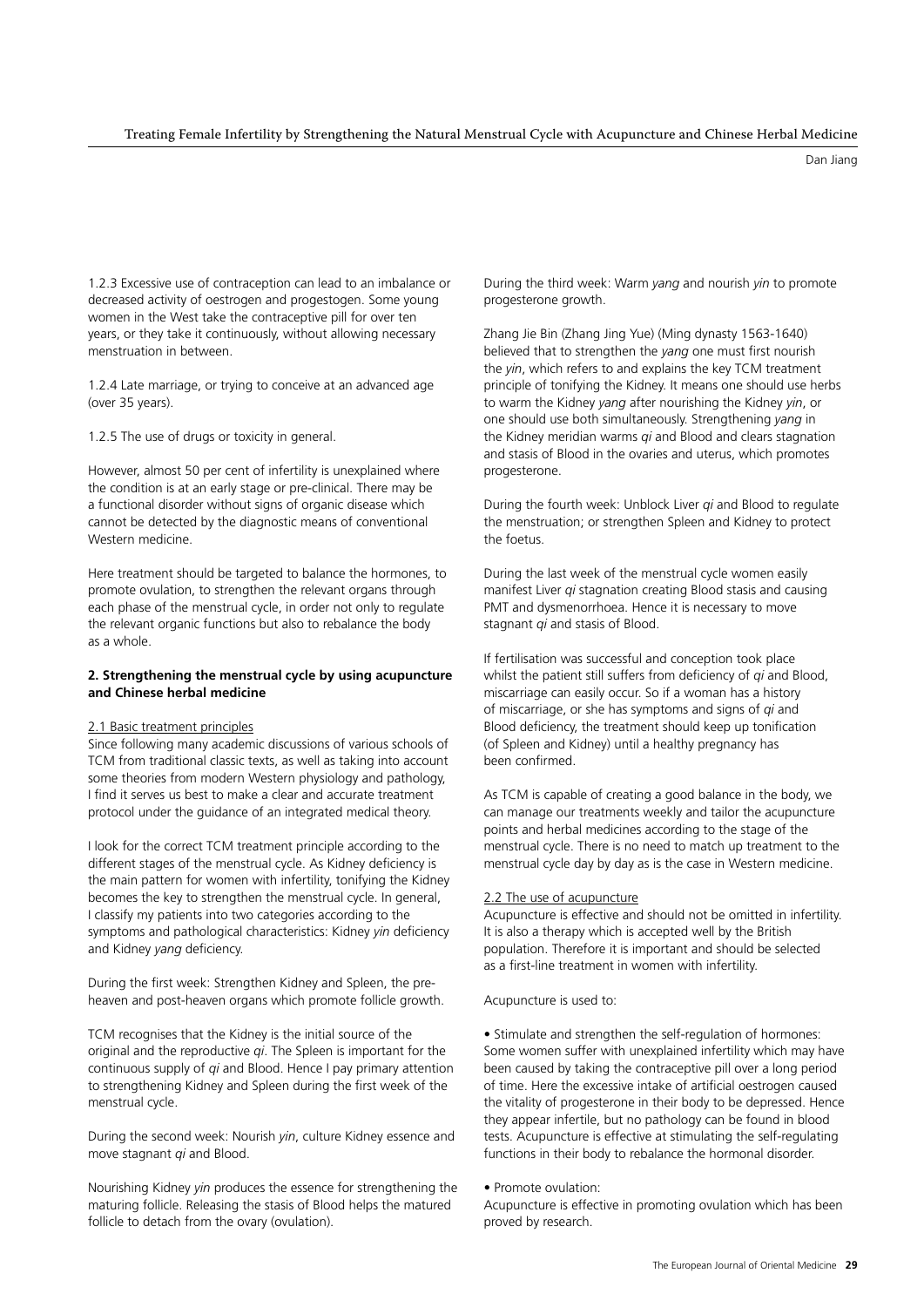• Strengthen the self-regeneration of the endometrium: Women with endometriosis may suffer from damage of the endometrium in their uterus due to excessive migration of endometrial tissue to other parts of the body. Their uterine endometrium may be roughened by scar tissue which makes successful implantation of the fertilised egg difficult. Acupuncture, especially when given with moxibustion, will strengthen the self-regeneration of the endometrium which becomes softer with a better bio-circulation in the lining of the uterus.

#### **Acupuncture treatment:**

Main points:

Ren 8 *shen que* with moxibustion Ren 6 *qi hai*, Ren 4 *guan yuan* or Ren 3 *zhong ji* St 29 *gui lai* or St 28 *shui fen* or M-CA 18 *zi gong* Lu 7 *lie que*, Ki 6 *zhao hai*.

Points according to differentiation of patterns: **Priority of Kidney** *yin* **deficiency**

(Liver *qi* stagnation and Kidney *yin* deficiency) TH 5 *wai guan*, GB 41 *zu lin qi* Ki 10 *yin gu*, Ki 3 *tai xi*, Ki 2 *ran gu*, Liv 3 *tai chong*.

# **Priority of Kidney** *yang* **deficiency**

(Spleen *qi* and Kidney *yang* deficiency) St 36 *zu san li*, St 25 *tian shu*, Sp 9 *yin ling quan*, Sp 6 *san yin jiao*, Ki 3 *tai xi*, Ki 6 *zhao hai*.

2.3 Basic theory and prescription of herbal medicines:

Chinese herbal medicine is commonly used to support acupuncture treatment. Together both of them will help the individual patient to reach the expected treatment outcome. In many cases women received regular acupuncture alone for over a year. Whilst they felt better in themselves, they were unable to conceive since the treatment was insufficient, despite the fact that the acupuncture had been carried out correctly.

Chinese herbal medicines can be selected in various forms:

1 As patent herbal formulae: Although we can no longer use patent preparations due to legal restrictions, we can prescribe our treatment with reference to these famous ancient formulae.

2 As concentrated herbal powders: These are suitable for individual prescriptions corresponding to the different stages of the menstrual cycle, which will make the effect more accurate.

3 As dry herbs for decoction: The latter possess stronger treatment power than powders, which makes them particularly suitable in organic disease or more severe, complex cases.

# **Treatment method:**

**Priority Kidney National Priority Kidney** 

According to the TCM differentiation of syndromes, the herbs will be selected following each week of the menstrual cycle.

|                    | yin deficiency                                                                                                                     |                                                                   | yang deficiency                                               |                                                   |                                                       |
|--------------------|------------------------------------------------------------------------------------------------------------------------------------|-------------------------------------------------------------------|---------------------------------------------------------------|---------------------------------------------------|-------------------------------------------------------|
|                    | Treatment<br>principle                                                                                                             | Patent formulae                                                   | Herbs for<br>decoction                                        | Patent<br>formulae                                | Herbs for<br>decoction                                |
| <b>First week</b>  | To tonify<br>Kidney + Spleen<br>to promote<br>follicle growth                                                                      | Gui Pi Wan/<br>Zhi Bai Di<br>Huang Wan                            | Nu zhen zi<br>han lian cao<br>he shou wu<br>gou qi zi etc.    | Ba Zhen Wan/<br>Wu Ji Bai Feng<br>Wan             | Xian mao<br>yin yang huo<br>xu duan<br>tu și zi etc.  |
| Second week        | To nourish yin essence<br>and to move Blood stasis<br>for better egg maturation<br>and ovulation                                   | Zhi Bai Di<br>Huang Wan/<br>Tao Hong Si Wu<br>Wan                 | Shu di huang<br>dan shen<br>tao ren<br>hong hua etc.          | Wu Ji Bai Feng<br>Wan/<br>Ba Zhen Yi Mu<br>Wan    | Dang gui<br>zi shi ying<br>tao ren<br>hong hua etc.   |
| <b>Third week</b>  | To warm yang and to<br>nourish <i>yin</i> to promote<br>progesterone growth                                                        | Ba Zhen Wan/<br>Jin Gui Shen Qi<br>Wan                            | Shu di huang<br>rou cong rong<br>he shou wu<br>gou qi zi etc. | Nuan Gong<br>Yun Zi Wan/<br>Bu Zhong Yi Qi<br>Wan | Ba ji tian<br>tu si zi<br>dang gui etc.               |
| <b>Fourth week</b> | To move stagnant qi<br>and stasis of Blood to<br>regulate menstruation<br>or to tonify<br>Kidney + Spleen<br>to protect the foetus | Chai Hu Shu<br>Gan Wan/<br>Jia Wei Xiao Yao<br>Wan/<br>Gui Pi Wan | Dan shen<br>xiang fu<br>chi shao<br>zi lan<br>etc.            | Xiao Yao Wanl<br>Xue Fu Zhu Yu<br>Wan             | Dang gui<br>xiang fu<br>chuan xiong<br>ze lan<br>etc. |

Note: 1 The protocol should start with the first day of menstruation.

2 You can prescribe individually or follow the patent formula as a guide.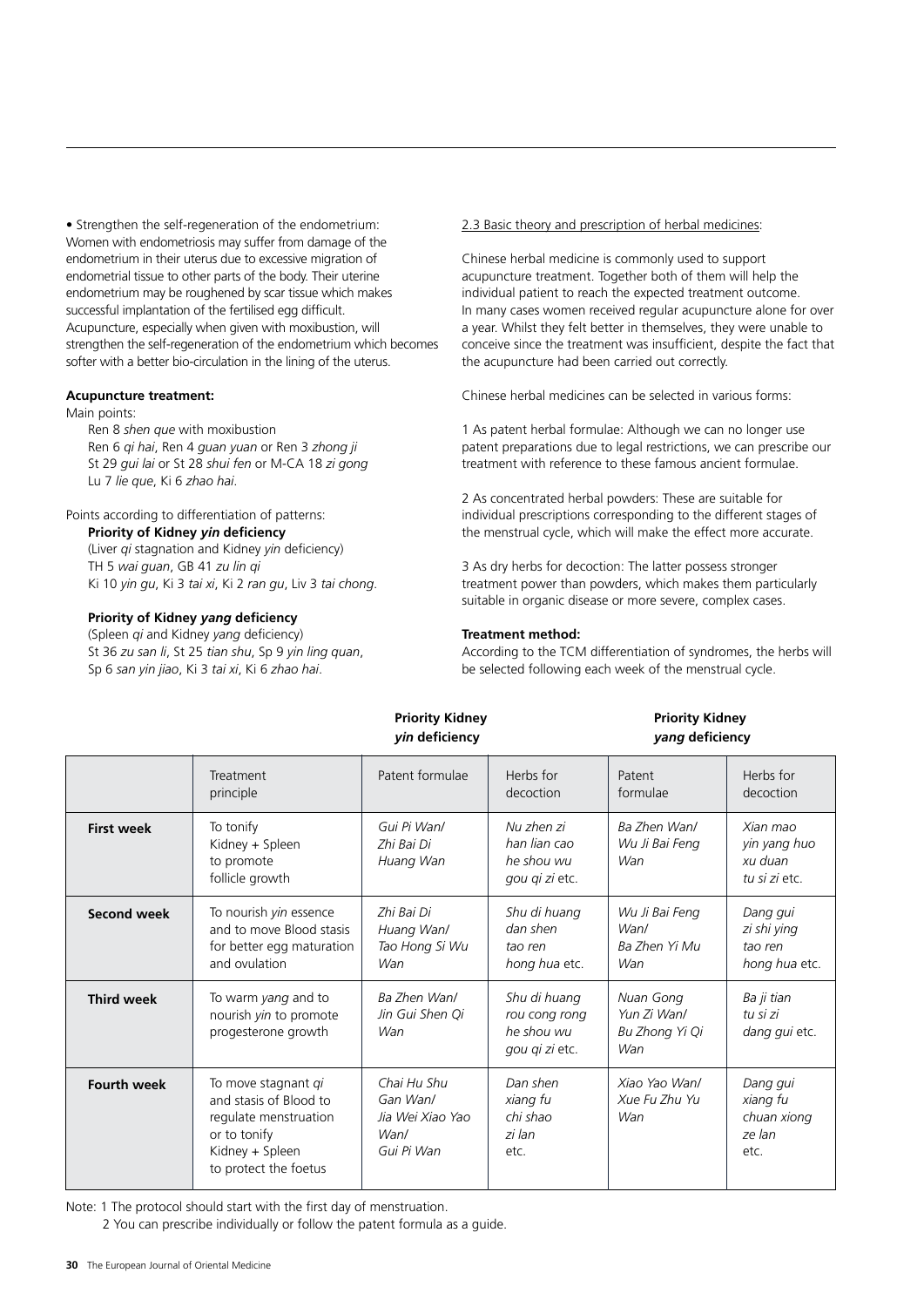#### Treating Female Infertility by Strengthening the Natural Menstrual Cycle with Acupuncture and Chinese Herbal Medicine

Dan Jiang

# **3. The application of the above treatment principles of promoting the menstrual cycle in female infertility**

The following conditions are particularly suitable for using acupuncture and Chinese herbal medicine by finding the correct TCM treatment principles according to the different stages of the menstrual cycle (occasionally referred to in the case histories as 'promoting the menstrual cycle technique').

3.1 Unexplained infertility: She cannot conceive despite having received no clear diagnosis by conventional Western medicine, occasionally even without manifestation of symptoms

3.2 Early ovarian failure

3.3 Polycystic ovaries (PCOS) and amenorrhoea, or a prolonged menstrual cycle caused by an ovarian problem

3.4 Where the patient wants to conceive quickly, such as with advancing age (35 years plus), or for other personal reasons

In other words, we are talking about conditions where there is either no clear diagnosis or the condition is caused by an ovarian problem. If the problem is lower down, as in blocked fallopian tubes or endometriosis, the 'promoting the menstrual cycle technique' can still be used. Different treatment principles usually also apply, like moving Blood stasis.

# **4. CASE STUDIES**

# **4.1 Natural pregnancy supported by acupuncture and herbal medicine**

# *Case 1: Unexplained infertility*

Ms C.A., a 27-year old physiotherapist, did not conceive for five years after getting married. The gynaecological consultant did all relevant examinations and the results were negative. Unexplained infertility was diagnosed and she was referred to TCM treatment.

Presenting symptoms: Stress, restlessness, she was weepy and nervous, worse in the time before her period, with minor dysmenorrhoea and constipation. Her menstrual cycle was regular (12, 4-5/26-28) with minor menstrual pain. She had an eight-year history of taking the contraceptive pill before she tried to become pregnant.

Light-red tongue with thin white coating and deep-wiry pulse. Her husband was fit with a normal sperm examination.

TCM differentiation: Liver and Kidney *yin* deficiency, *qi* stagnation in the uterus.

TCM treatment principle: To remove the stagnation of Liver *qi* and to nourish Liver and Kidney *yin*.

# **Treatment given:**

Acupuncture: Moxibustion at Ren 8 *shen que*

Needles: Du 20 *bai hu*i, Ren 6 *qi hai*, M-CA 18 *zi gong*, Sp 9 *yin ling quan*, Sp 6 *san yin jiao*, St 36 *zu san li*, Ki 3 *tai xi*, Ki 6 *zhao hai*.

Patent herbal medicines: *Zhi Bai Di Huang Wan / Xiao Yao Wan* were taken from the first day of her period until ovulation, *Ren Shen Gui Pi Wan / Chai Hu Shu Gan Wan* were taken from ovulation to just before her next period.

Explanation: Because of some stress as a main symptom, the removing of stagnant Liver *qi* was the key treatment principle: *Xiao Yao Wan*, which removes stagnant Liver *qi* and strengthens the Spleen, was used in the first two weeks together with *Zhi Bai Di Huang Wan*, which nourishes Kidney *yin*. In the second two weeks *Chai Hu Shu Gan Wan* was used together with *Ren Shen Gui Pi*, which focus on removing the stagnant Liver *qi* and strengthening Spleen *qi*.

Outcome: After five months of the menstrual cycle being supported by acupuncture and patent herbal medicines she conceived naturally and gave birth to a healthy boy after full term.

Analysis: This was a case of unexplained infertility where no organic disease could be found by conventional medicine. She remained in a pre-clinical condition which would be classified as a functional disorder. Clinically she showed only minor stress and premenstrual tension without other symptoms. This is the ideal scenario for the 'promoting the menstrual cycle technique' (see section 3 above). She gained a satisfactory result after regular acupuncture with some patent herbal medicines, which strengthened her natural functions by supporting her menstrual cycle.

# *Case 2: Infertility caused by premature ovarian failure*

Mrs J.W., a 29-year old medical researcher with a PhD degree, suffered from irregular menstruation all her life. She had to take oestrogen pills in order to have regular periods. Once she got married she planned to get pregnant, yet she did not have her period for more than two years after she stopped the oestrogen pill. Her oestrogen was below 50, which is equivalent to menopause level. She was diagnosed as premature ovarian failure by her gynaecologist consultant.

Presenting symptoms: Depression, insomnia, nervousness, restlessness, etc.

Pale complexion, a light tongue with thin white coating and a weak pulse.

Due to being a medical researcher she initially had little confidence in TCM. After trying initial weekly acupuncture, with patent herbs added after three months, her oestrogen levels increased to 65. This changed her expectations and she put her trust in TCM. I changed her from patent herbal formulae to dry herbal decoctions while keeping up her weekly acupuncture.

TCM differentiation: Kidney *yang* deficiency with *qi* stagnation and Blood stasis.

Treatment principle: To strengthen *qi* and to warm *yang*, to remove *qi* stagnation and Blood stasis.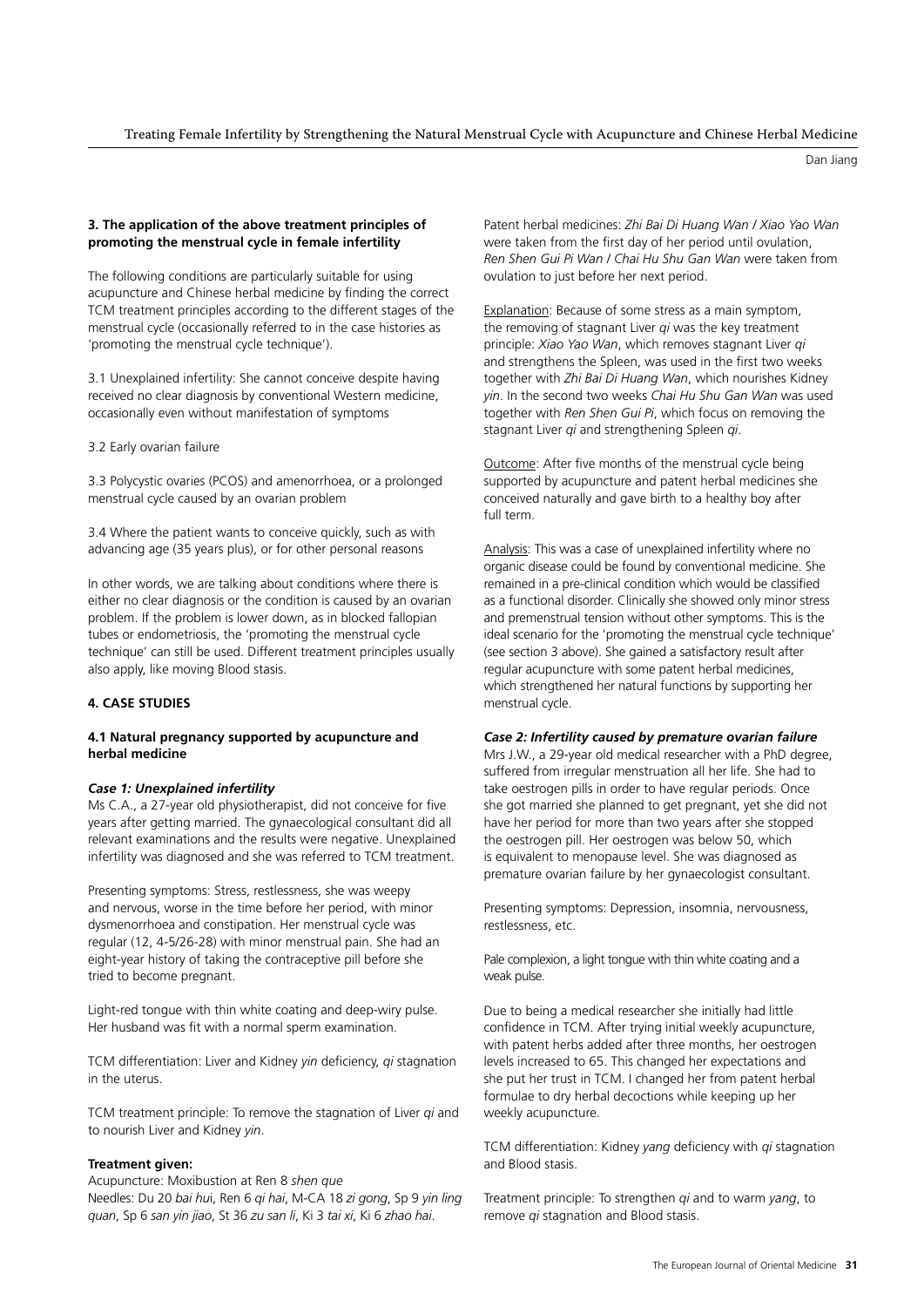# **Treatment given:**

Acupuncture: Moxibustion at Ren 8 *shen que*  Needles: Du 20 *bai hui*, Du 24 *shen ting*, Ren 4 *guan yuan*, Ren 6 *qi hai*, St 29 *gui lai*, Sp 9 *yin ling quan*, Sp 6 *san yin jiao*, Ki 10 *yin gu*, Ki 3 *tai xi*, Ki 2 *ran gu*, TH 5 *wai guan*, GB 41 *zu lin qi*.

Herbal medicine prescription: *Ai ye* 10, *xian mao* 10, *yin yang huo*  15-30, *he shou wu* 10, *dang gui* 10, *chi shao*10, *tu si zi* 10, *zi shi ying* 10, *chuan xiong* 10, *xiang fu* 10.

*Tao ren* 10 and *hong hua* 10 were added around ovulation, *chai hu* 10 and *wu yao* 10 were added just before her period. Minor variations were made each week according to her general condition.

Explanation: *Ai ye, er xian tang* (*xian mao* and *yin yang huo*) and *tu si zi* warm and strengthen Kidney *yang, dang gui* and *he shou wu* nourish Kidney *yin; chi shao* and *chuan xiong* remove Blood stasis; *zi shi ying* promotes ovulation; *xiang fu* regulates stagnant Liver *qi*.

*Tao ren* and *hong hua* were added in the second week to emphasise the Blood circulation to promote the ovulation of the egg, but they were stopped after the third week; *chai hu* and *wu yao* were added in the last week to emphasise the moving and warming of Liver *qi*.

Outcome: Her oestrogen levels increased to 165 after 3 months of treatment when she began having regular periods every other month. She became pregnant after receiving TCM treatment for a total of 11 months. A healthy boy was born, right on term, whom she breastfed for 8 months. She then started her regular period and after 18 months she had another healthy pregnancy.

Analysis: This is a case of premature ovarian failure which belongs to the category of organic diseases. So the treatment with only acupuncture initially, plus patent herbal medicines, was not strong enough to target her problem. Since acupuncture and patent herbal medicines showed some effect, the patient started to have confidence in TCM treatment. Once she was given regular acupuncture, and the herbal decoction format that followed her menstrual cycle was prescribed (necessary in her case to make the treatment strong enough), her menstrual cycle recovered, she became successfully pregnant and she delivered a healthy boy. After a normal pregnancy her hormones rebalanced and she was cured from her premature ovarian failure. After she breastfed the first baby she had a second natural pregnancy without further supporting treatment and once again she delivered a healthy baby.

# *Case 3: Infertility caused by polycystic ovary syndrome*

Ms H.W., a 32-year-old medical researcher, suffered from irregular menstruation for five to six years. Her menstrual cycle always lasted two to three months and occasionally she suffered with amenorrhoea. Polycystic ovary syndrome (PCOS) was diagnosed after an ultrasound examination. She also suffered from a painful bad back.

Pale tongue with thin white coating, deep weak pulse.

TCM differentiation: Deficiency of both Spleen and Kidney *qi* and *yang*, with Blood stasis in the uterus.

Treatment principle: To strengthen Spleen and Kidney *qi/yang*, to warm the uterus and remove Blood stasis.

#### **Treatment given:**

Acupuncture: Moxibustion at Du 4 *ming men*

Needles: Du 20 *bai hui*, GB 20 *feng chi*, Bl 18 *gan shu*, Bl 20 *pi shu*, Bl 23 *shen shu*, Bl 31-34 (choose two pairs of *ba liao*) Ki 3 *tai xi*, Ki 2 *ran gu*, TH 5 *wai guan*, GB 41 *zu lin qi* 

Patent herbal medicines: *Wu Ji Bai Feng Wan / Xiao Yao Wan* were taken in the first two weeks of her menstrual cycle, *Jin Gui Shen Qi Wan / Chai Hu Shu Gan Wan* were taken in the second two weeks.

Explanation: Due to the associated back pain she was given acupuncture points on the back: Bl 18 and 20 to nourish Liver and Spleen *yin* and to strengthen Spleen *qi*; Bl 23 and Du 4 to reinforce Kidney *qi* and *yang*; the chosen two pairs of Bl 31-34 were used to strengthen Kidney and back; Ki 2 and 3 strengthen Kidney and remove dampness in the lower burner; TH 5 and GB 41 remove stagnant *qi* in general.

*Xiao Yao Wan* and *Chai Hu Shu Gan Wan* remove stagnant *qi* from Liver and relax muscle spasm; *Wu Ji Bai Feng Wan* is used in the first two weeks of the cycle to support Kidney *yang* to help the follicle to mature in the ovary; *Jin Gui Shen Qi Wan* is used in the second two weeks to support conception.

Outcome: She was given regular acupuncture and patent herbs until her period regulated. After that she conceived a healthy baby boy. After two years she had another pregnancy, again with some TCM support.

Analysis: This was a case of early stage polycystic ovary syndrome, a predominantly functional disorder. She was given regular acupuncture and patent herbal treatment to regulate her menstrual cycle. Her period successfully regulated, which meant the function of her ovaries had been restored, so she was able to conceive and get pregnant a second time after that.

#### *Case 4: Infertility caused by endometriosis, with failed IVF*

Mrs C.W., a 29-year-old clerk, suffered from endometriosis which caused dysmenorrhoea. After she failed IVF twice she looked for help from TCM. She complained of stress, depression, insomnia, all of which became worse before her period. She had drops of blood with period pain on the first day of her period, followed by heavy flooding and severe pain from the second menstrual day onwards. She had to take painkillers to be able to cope with regular work and daily life during her period.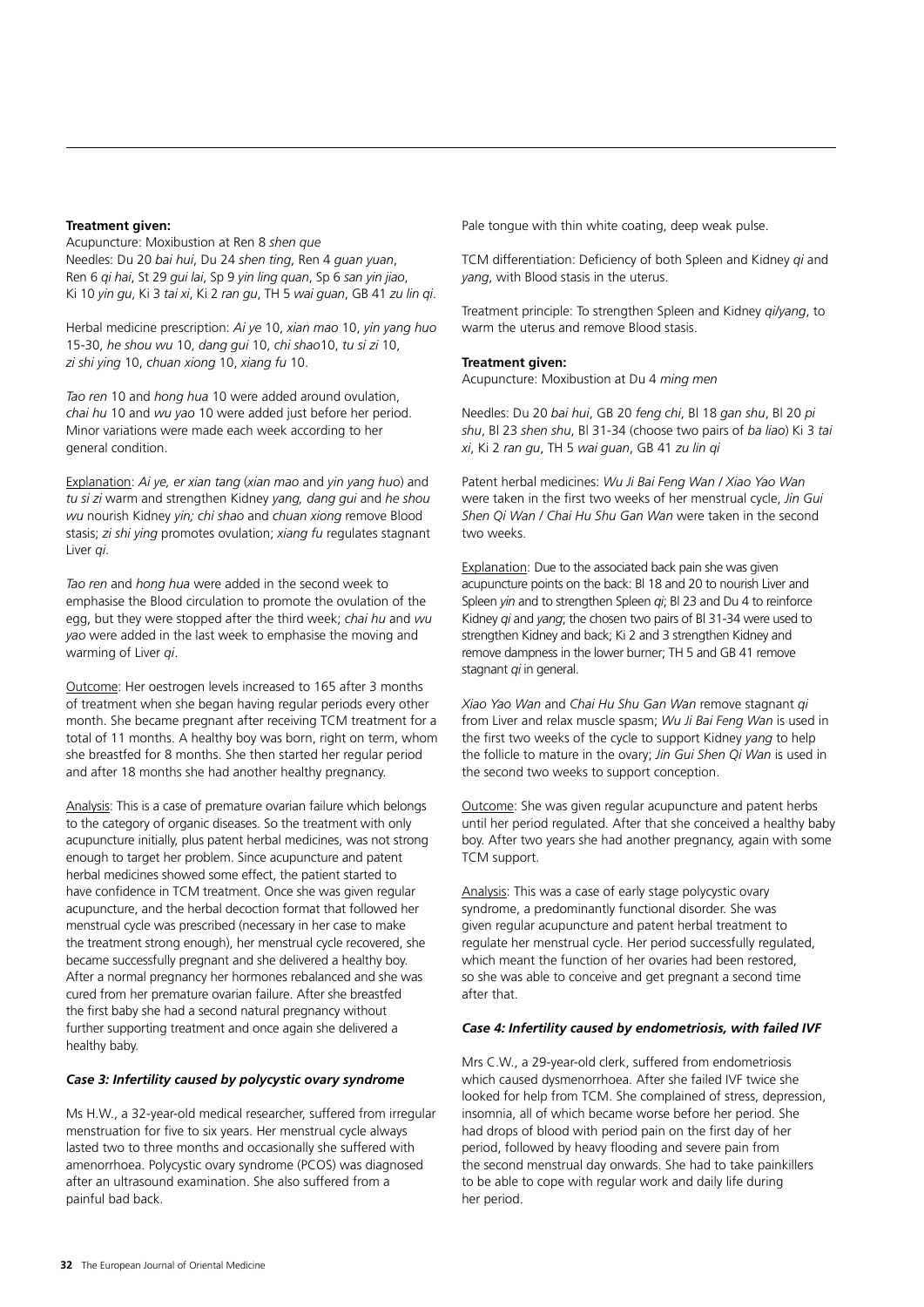#### Treating Female Infertility by Strengthening the Natural Menstrual Cycle with Acupuncture and Chinese Herbal Medicine

Dan Jiang

Light-red tongue with a red tip and thin white coating, wiry and tight pulse.

TCM differentiation: Liver *qi* stagnation and Blood stasis in the uterus.

Treatment principle: To move the stagnant Liver *qi* and to clear Blood stasis at the first stage; after that nourishing Kidney *yin* was added until she became pregnant.

#### **Treatment given:**

Acupuncture: Moxibustion at Ren 8 *shen que* 

Needles: Du 20 *bai hui*, Ren 4 *guan yuan*, Ren 6 *qi hai*, St 28 *shui dao*, TH 5 *wai guan*, GB 41 *zu lin qi*, Sp 9 *yin ling quan*, Sp 6 *san yin jiao*, GB 34 *yang ling quan*, Ki 3 *tai xi*, Ki 2 *ran gu*.

Patent herbal medicines: *Xiao Yao Wan / Tao Hong Si Wu Tang* in the first two weeks of the cycle, *Chai Hu Shu Gan Wan / Ba Zhen Yi Mu Wan* in the second two weeks.

### *Yue Yue Shu* sachets:

During every period for relaxation (*hong hua* and *dan shen* remove the stasis of Blood; *rou gui* warms the Kidney and original *qi; dang gui* nourishes Blood; *san leng, e zhu* and *wu ling zhi* are stronger herbs to release menstrual pain; *yan hu suo* releases the abdominal spasm; *mu xiang* moves stagnant *qi* in the lower burner).

*Tiao Jing Cu Yun Wan* (regulating menstrual cycle and promoting pregnancy pills):

Used once the menstrual pain had lessened to promote pregnancy (*xian mao, yin yang huo* and *xu duan* warm and strengthen Kidney *yang; tu si zi, fu pen zi* and *gou qi zi* reinforce Kidney essence and promote ovulation; *huang qi* and *shan yao* reinforce Spleen *qi; bai shao, dan shen, chi shao* and *ji xue teng* remove stasis of Blood; *fu ling* and *gou teng* calm and relax the mind).

Explanation: This woman's endometriosis, which manifested clinically as unsmooth bleeding with dysmenorrhoea, appeared to be due to *qi* stagnation and Blood stasis. Endometrial tissues moved out of the uterus via the fallopian tubes and implanted themselves in the pelvic region. These tissues can stimulate the peritoneum to cause menstrual pain around and during the period. Acupuncture points and Chinese herbs were used mainly to remove stagnant *qi* and Blood stasis; Sp 6 and 9 nourish Spleen *yin* and are effective at treating constipation which accompanies endometriosis; Ki 2 and 3 nourish Kidney *yin* and can remove dampness; once her menstrual pain had improved, Ki 6 and 7 were added to strengthen and reinforce Kidney *yang*. *Xiao Yao Wan* and *Chai Hu Shu Gan Wan* were used to move Liver *qi*, plus she used *YueYue Shu* sachets during the flow, which emphasise the removal of Blood stasis and the releasing of menstrual pain; *Tao Hong Si Wu Tang* is stronger in moving Blood stasis (first two weeks), whilst *Ba Zhen Yi Mu Wan* moves Blood more gently, but it also reinforces *qi* and Blood (second twp weeks). After her pain eased, *Yue Yue Shu* sachets were replaced by *Tiao Jing Cu Yun Wan* for stronger pregnancy support.

Analysis: In this case of endometriosis some wounds and scar tissues had been produced in the lining of the endometrium, which can disturb the implantation of the fertilised egg, causing infertility. If these conditions of the uterus were not corrected, she would find it hard to conceive despite IVF. Acupuncture treatment and patent herbal medicines focused on moving the Blood stasis and increasing the bio-circulation in her endometrium and pelvis, which helped to relieve her of the menstrual pain she suffered with every period. Once this was achieved, nourishing the Kidney was added until she successfully had a natural pregnancy.

Outcome: Regular acupuncture and patent herbal medicines helped this woman to recover completely from IVF and to release her dysmenorrhoea. After that she successfully conceived to give natural birth to a healthy baby girl.

# *Case 5: Habitual miscarriages caused by excessive release of prolactin*

Mrs C.F., a 35-year-old secretary, had three miscarriages during the last three years prior to coming for treatment. She was found to have high prolactin levels and her gynaecological consultant believed this to be related to stress. As it was not appropriate for her to have hormonal treatment, she was referred to try alternative and complementary treatment.

Presenting symptoms: She came to see me two to three days after her last miscarriage. She was stressed, depressed, weepy, with insomnia and abdominal pain. An internal pelvic ultrasound examination showed multiple cysts in both of her ovaries which were removed by laparoscopy.

She had a red tongue with thin white coating and a wiry-thin pulse.

TCM differentiation: Liver *qi* stagnation, Spleen *qi* and Kiney *yin*  deficiency, with Blood stasis.

Treatment principle: To move Liver *qi* stagnation and Blood stasis, to strengthen Spleen *qi* and nourish Kidney *yin* deficiency.

#### **Treatment given:**

Acupuncture: Moxibustion at Ren 8 *shen que*.

Needles: Du 20 *bai hui*, Du 24 *shen ting*, Ren 4 *guan yuan*, Ren 6 *qi hai*, M-CA 18 *zi gong*, GB 34 *yang ling quan*, Sp 10 *xue hai*, Sp 9 *yin ling quan*, Sp 6 *san yin jiao*, TH 5 *wai guan*, LI 4 *he gu*, Ki 3 *tai xi*, Liv 3 *tai chong*.

Patent herbal medicines: *Jia Wei Xiao Yao Wan / Ren Shen Gui Pi Wan*.

After her emotions calmed down, she was given a treatment with the herbal menstrual cycle supporting technique: *Jia Wei Xiao Yao Wan / Zhi Bai Di Huang Wan* in the first two weeks and *Jia Wei Xiao Yao Wan / Liu Wei Di Huang Wan* in the second two weeks. A sachet of *Tiao Jing Cu Yun Wan* was added to be taken every night.

Explanation: Aggravated by her repeated miscarriages this lady showed signs of stress, weepiness and abdominal pain which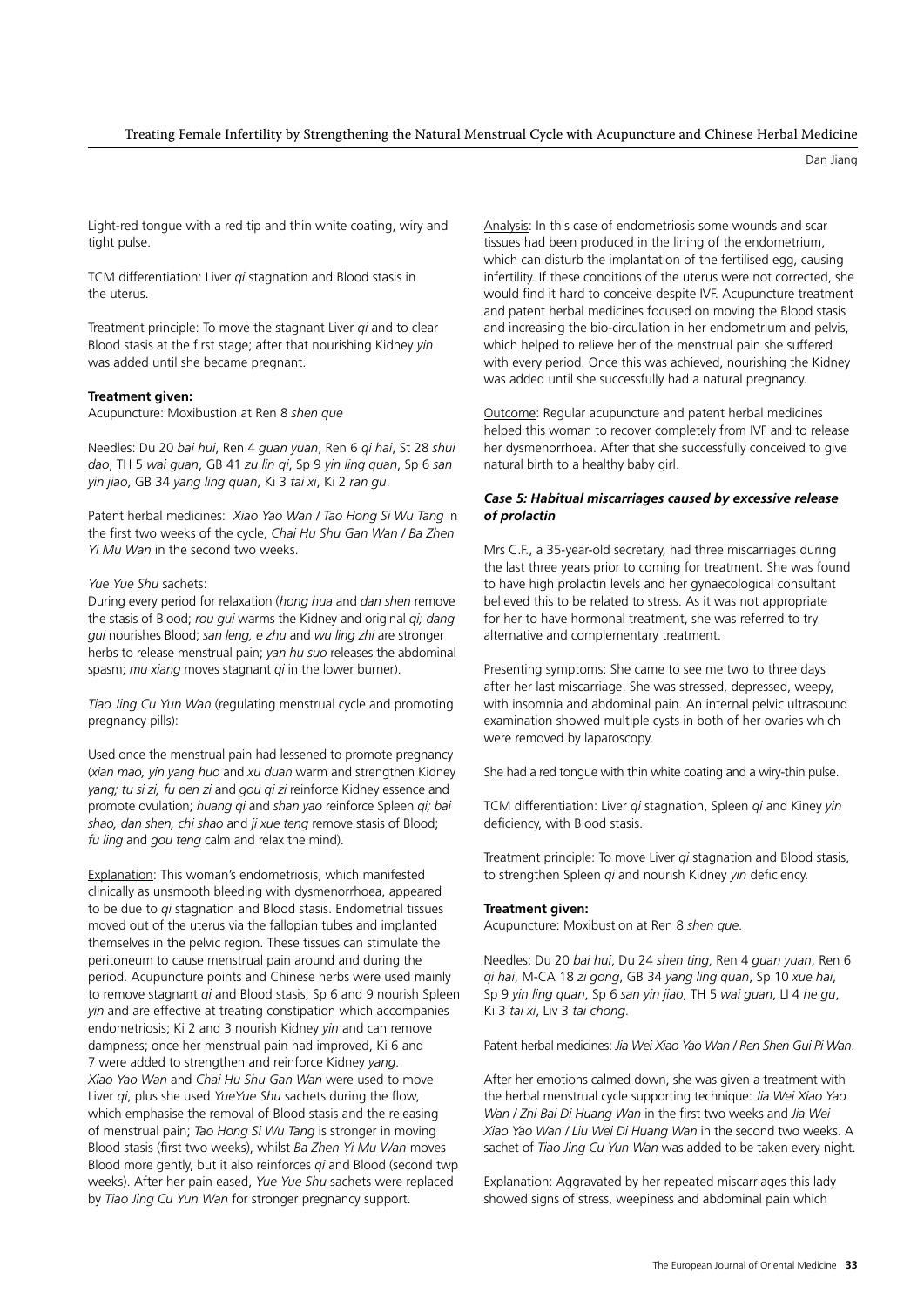are signs of Liver *qi* and Blood stasis. Furthermore fatigue and tiredness suggested Spleen *qi* deficiency. Hence acupuncture and patent herbs were given to move Liver *qi* and Blood and to strengthen her Spleen *qi*. A dry sachet prescription (*Tiao Jing Cu Yun Wan*) was added in the evening to promote pregnancy. Once she had calmed down the herbal menstrual cycle supporting technique was used, including herbs which support the Kidney *yin*, until she became pregnant.

Outcome: She conceived after half a year and carried on with treatment for protection of the foetus. When she arrived at full term, she had a healthy baby girl.

Analysis: This was a case of excessive prolactin levels which most likely were the reason for her multiple miscarriages. The many times of failed pregnancy increased her stress which further disturbed the prolactin levels. TCM believes that multiple miscarriages cause Liver *qi* stagnation and Spleen *qi* deficiency. If the deficient *qi* has not been corrected, the result would be further increased *qi* stagnation, hence this lady kept crying and having emotional ups and downs. The group of *Xiao Yao Wan*  pills (happy pills group: *Chai Hu Shu Gan Wan, Xiao Yao Wan, Jia Wei Xiao Wao Wan* and so on) have been a well tried treatment for reducing prolactin levels.

Due to her still suffering from minor signs of miscarriage, such as slight abdominal pain and pink vaginal discharge, which made her nervous and panicky during the early stages of her pregnancy, thinking another miscarriage may happen, *Xiang Sha Yang Wei Wan* and *Jing Gui Shen Qi Wan* (patent formulae) were added at night until the 12th pregnancy week, to tonify the Kidney, reinforce the Spleen and give protection to the foetus.

# **4.2 Successful IVF, supported by TCM**

# *Case 1: Successful pregnancy with triplets after three failed IVFs*

Mrs T.F., a 27-year-old trainer, tried and failed to get pregnant for more than five years. She was initially diagnosed with a blockage on her left fallopian tube and cysts on her left ovary. Her husband was found to have some antibodies in his sperm, which meant he was unable to fertilise his wife's eggs. A laparoscopy was performed to take the cysts away, but during the procedure it emerged that both of her fallopian tubes were blocked.

Both of them accepted TCM treatment and the wife had regular acupuncture and concentrated herbal powders to regulate her menstrual cycle.

TCM differentiation: Liver *qi* stagnation and Blood stasis.

Treatment principle: To move stagnant Liver *qi* and Blood stasis.

#### **Treatment given:**

Acupuncture: Moxibustion at Ren 8 *shen que*.

Needles: Du 20 *bai hui*, Ren 4 *guan yuan*, Ren 6 *qi hai*, M-CA 18 *zi gong*, TH 5 *wai guan*, LI 4 *he gu*, St 36 *zu san li*, Sp 6 *san yin jiao*, Ki 3 *tai xi*, Ki 6 *zhao hai*, Liv 3 *tai chong*.

Concentrated herbal powders: *Chai hu* 10, *xiang fu* 10, *zhi qiao*  10, *chi shao* 10, *chuan xiong* 10, *dang gui* 10, *yi mu cao* 10, *e zhu* 10, *wang bu liu xing* 10, *tao ren* 10, *hong hua* 10.

Variation: *Nu zhen zi* 10, *han lian cao* 10 and *he shou wu* 10 were added following her period. *Yue Yue Shu* sachets were added around ovulation for three days. *Bai shao* 10, *e jiao* 10 were added after ovulation.

Explanation: Liver *qi* stagnation and Blood stasis are the commonest patterns in women with infertility, so acupuncture points and patent herbs followed this treatment principle at first. *Chai hu, xiang fu* and *zhi qiao* move the Liver *qi*, *dang gui, chi shao* and *chuan xiong* move Blood stasis, which is a successful combination and capable of opening the fallopian blockage. *Er Zhi Wan* and *He Shou Wu* nourish Kidney *yin* in the first week to help the follicle to mature in the ovary, *Yue Yue Shu* sachets are used around ovulation to propel the egg's ejaculation and *e jiao* and *bai shao* are used in the last week of the cycle to nourish the embryo should she have conceived.

The husband took some patent herbs for improving his sperm condition: *Chai Hu Shu Gan Wan* was given to remove stress and to release adhesions in the testicles, which may have caused chronic inflammation there. *Wu Zi Yan Zong Wan* (*sang shen zi, tu si zi, nu zhen zi, gou ji zi* and *she chuang zi* – 'five seeds passing on the generations') was used to reinforce Kidney essence and to strengthen his sperm.

Outcome: After two years of treatment this patient became pregnant during her fourth IVF and gave birth by caesarean to a triplet of two girls and one boy, who all were in a healthy condition.

Analysis: This was a case of both fallopian tubes being blocked. Although the 'promoting menstrual cycle treatment' was given, it still was insufficient to open her blocked tubes in the short term. So IVF still looked like the best option. But after many failed attempts of IVF, including the hormonal treatment going with the IVF, she still showed symptoms, especially of an emotional nature, so I gave her acupuncture to help her to calm down and to manage, with the help of herbal powders, to regulate her unbalanced hormones. And it was also important for the husband to receive a course of patent herbs to strengthen the quality of his sperm. After the fourth IVF treatment she finally conceived due to being in a good general condition, which she gained with the help of TCM treatment.

# *Case 2: Successful pregnancy with IVF in a pre-menopausal woman*

Mrs S.M., a 49-year-old teacher, became pregnant when she was 23 years old but she had an abortion at 6 weeks pregnancy. She